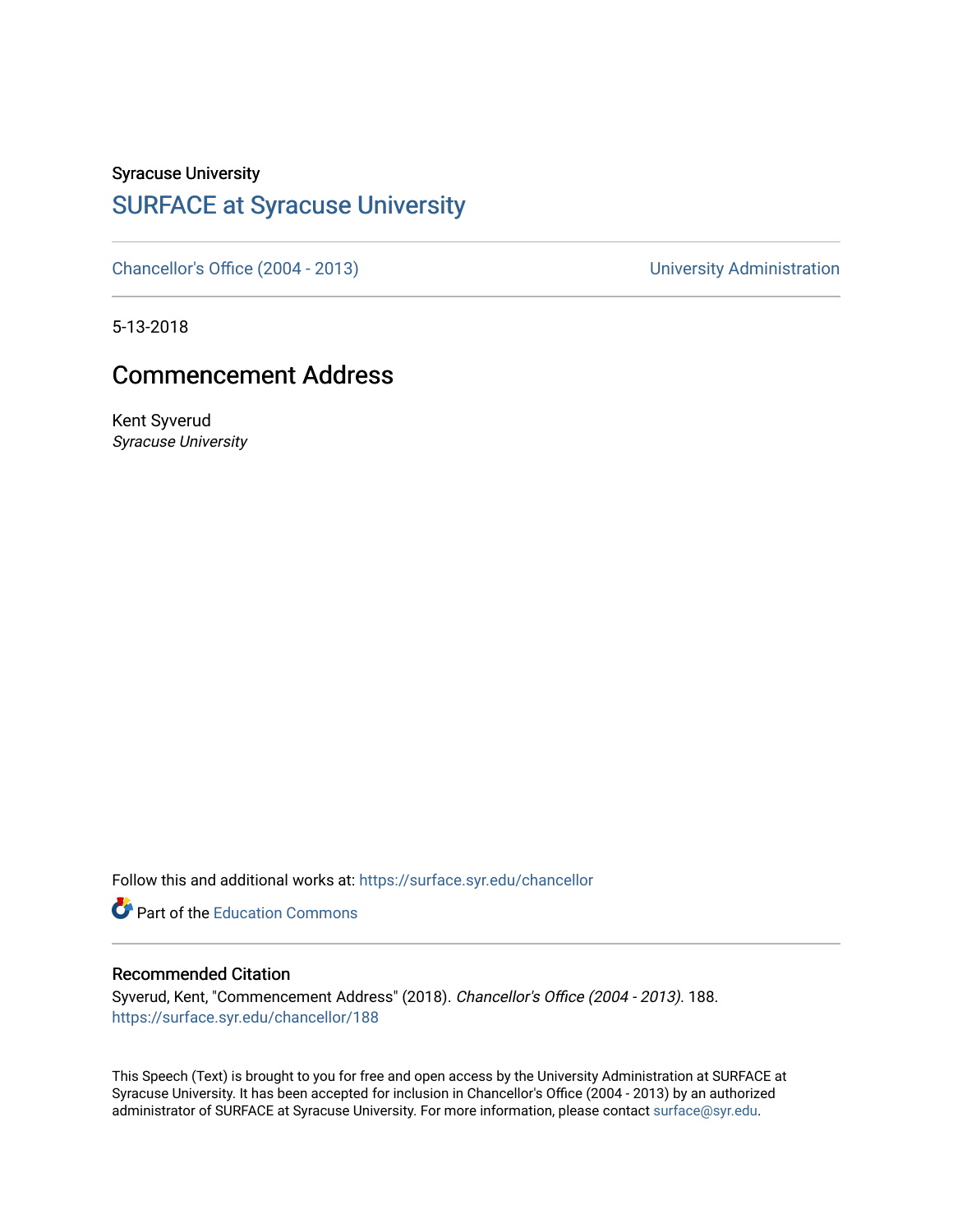## **Syracuse University**

Remarks by Chancellor Kent Syverud Delivered on Sunday, May 13, 2018 Location: Dome Remarks: Commencement Address

> *The Chancellor was introduced by Vice Chancellor and Provost, Dr. Michele Wheatly*

Welcome graduates, faculty, staff, alumni, family, friends, trustees. Welcome to the 2018 Syracuse University Commencement.

After I speak, you will hear remarks by the President of State University of New York College of Environmental Science and Forestry, my friend, Quentin Wheeler.

This is a happy day. Today, we are conferring more than 7,000 degrees. These degrees are awarded to students from 137 nations in 39 different degree programs. You are the largest graduating class in our history.

Each of you who is graduating today is unique. Each of you got here because of your own hard work. Each of you who are graduating today also got here because of so many who have faith in you.

Some of those people who have faith in you—your faculty, and the staff—are sitting in front of you and working all around this Dome and outside it. Some of the people who support you and have faith in you friends and family and classmates—are right behind you and next to you, where once again, as always, they have your back.

Some of the people who have supported you are watching this ceremony through the webcast from all over the world.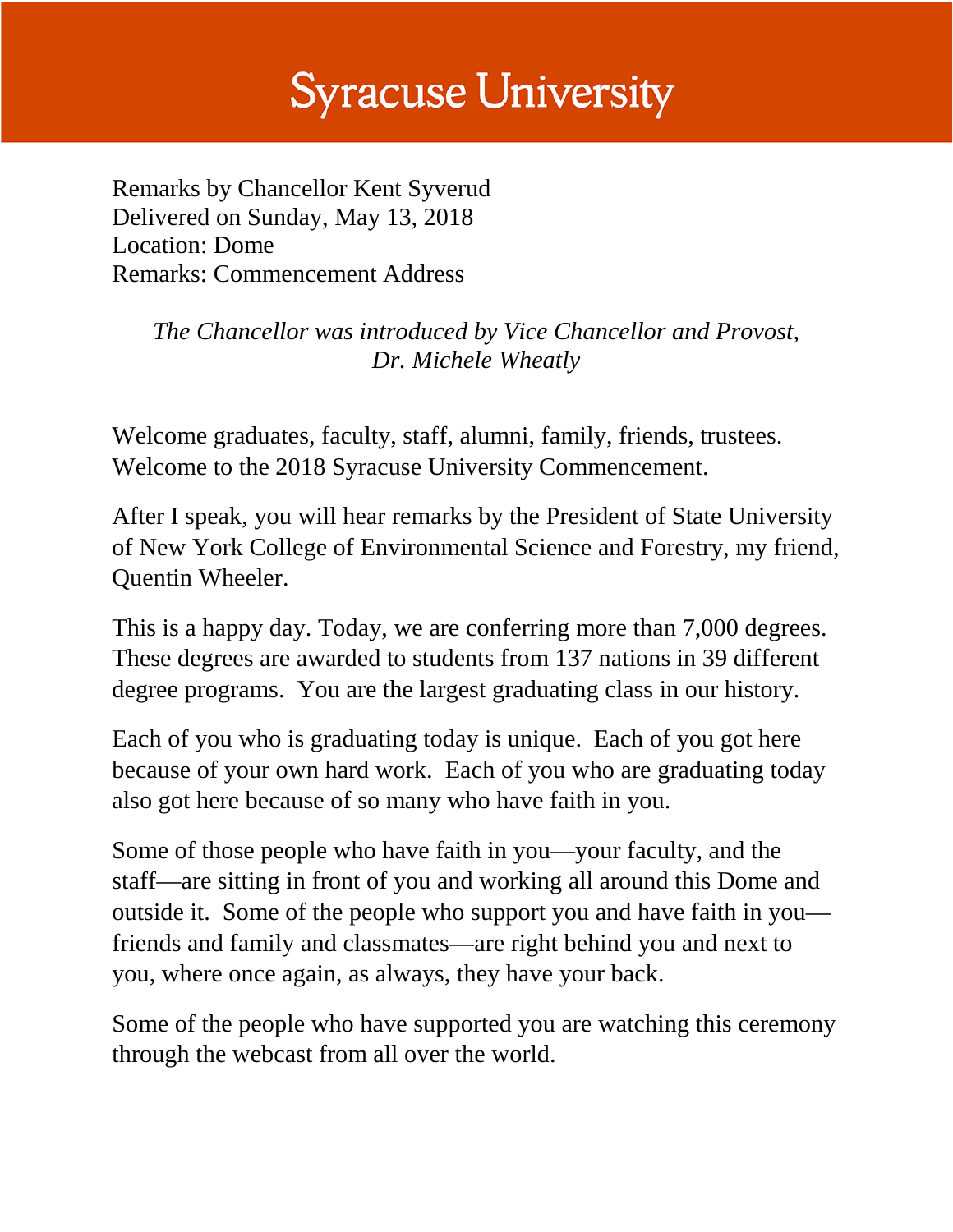I thank every single one of them. I think every person, here among us, or around the world, who helped each of you arrive at this glorious day.

And I thank all of the dedicated faculty, staff, alumni, and trustees who have given their hearts and souls for this place and especially for the students in it. These are people who are there when you need them. There are so many such people here today to the great blessing of the University.

I particularly thank and acknowledge two of them today. One is a Provost Faculty Fellow, Professor & Chair in the Public Relations department at the S.I. Newhouse School of Public Communications. She moving on to a deanship in North Carolina. Would Rochelle Ford please stand and be thanked.

Another is Associate Provost for Academic Affairs, who has ably led in the Provost's office and in various roles the School of Information Studies for more than 15 years, including as interim Dean. This summer, Associate Provost Jeff Stanton returns to the full-time faculty. Would Jeff Stanton stand and be thanked.

Graduates, as you complete your studies at Syracuse today, I ask you to remember what this community of students, faculty, staff, and alumni can be when it is at its best. At our best, Syracuse University gives all kinds of people a chance – a chance to learn, a chance to grow as a person, and a chance to lead in the world.

Not that many years ago, a Syracuse University alumnus who was a librarian passed away at age 89.

He was a transfer student to Syracuse University. He was a patriotic American citizen. He graduated at the top of his high school class and was a student at the University of California at Berkeley.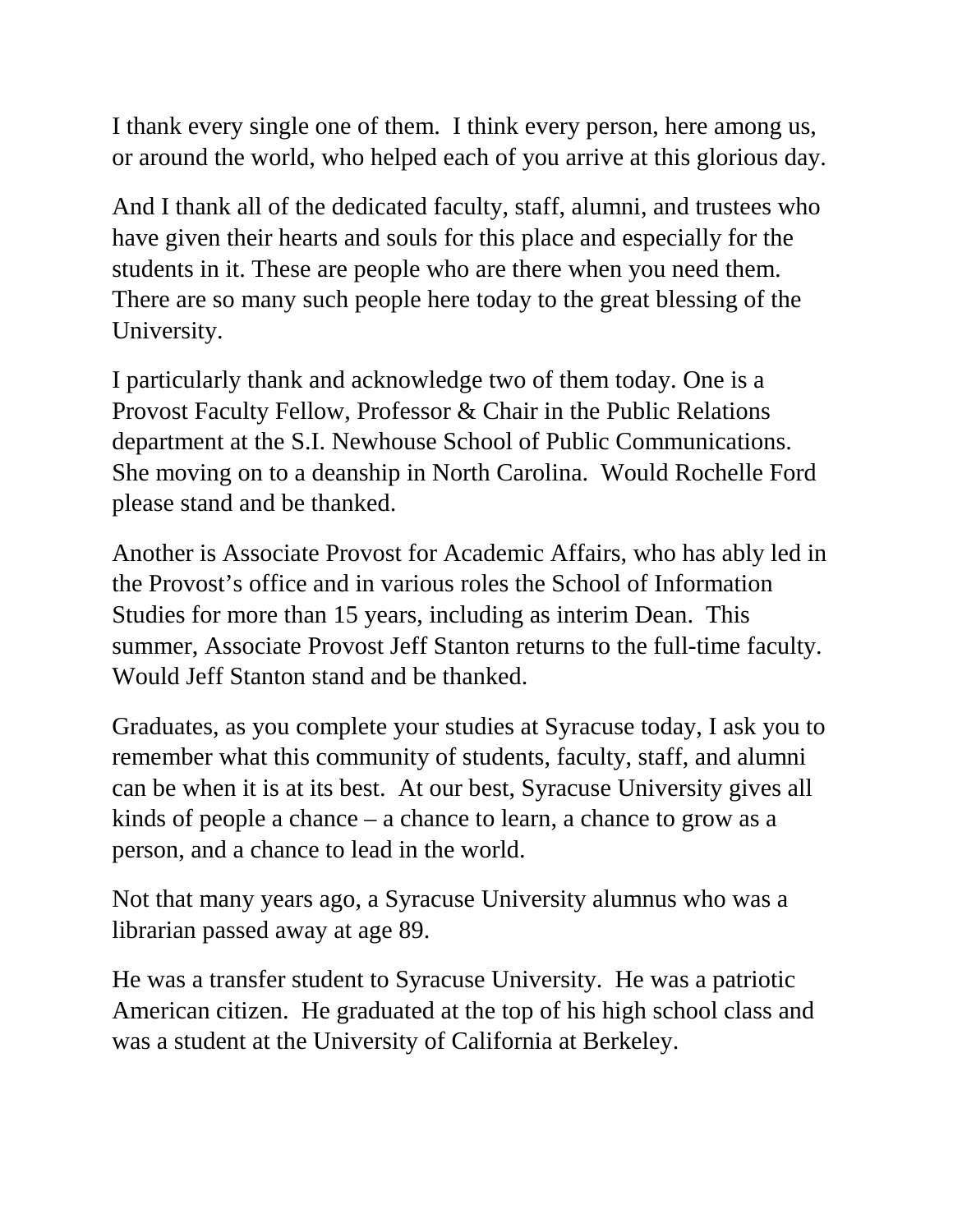He was a junior on December 7, 1941, when the Japanese attack on Pearl Harbor brought the United States into World War II. Because Warren Tsunesihi was of Japanese descent, he and his family, like thousands of others in the Western States, were rounded up and incarcerated in camps. In the camps there was no opportunity to attend college.

The Society of Friends, the Quakers, wrote to almost every college in the eastern half of the United States. They asked each college to take a handful of these interned college students, so that they could get out of the camps and complete their studies. Most colleges said no. Most of the great public and private research universities said no. The hostility against anyone who was of Japanese descent was just too great.

The Quakers wired the Chancellor of Syracuse University, William Pearson Tolley. They asked him if Syracuse University would accept five students. The Chancellor wired back, in one hour. Chancellor Tolley said that your University – Syracuse University – would accept 100 students and would give each one a full scholarship.

Chancellor Tolley was bitterly criticized for this decision by the media. The Chancellor responded calmly that our country would live to regret what it had done to Japanese Americans. He said that giving excellent students like these a chance was what Syracuse University was all about.

Syracuse enrolled scores of Japanese Americans starting in 1942. One of them was that transfer student from Berkeley, Warren Tsunesihi. Tsunesihi went on to become decorated with the Bronze Star for his service in the United States Army in the Pacific, Japan, and Korea. He then earned a doctorate from Yale University. He became a librarian. He led in the Library of Congress, in Washington D.C., for almost 30 years, ending his career as Chief of the Asia Division.